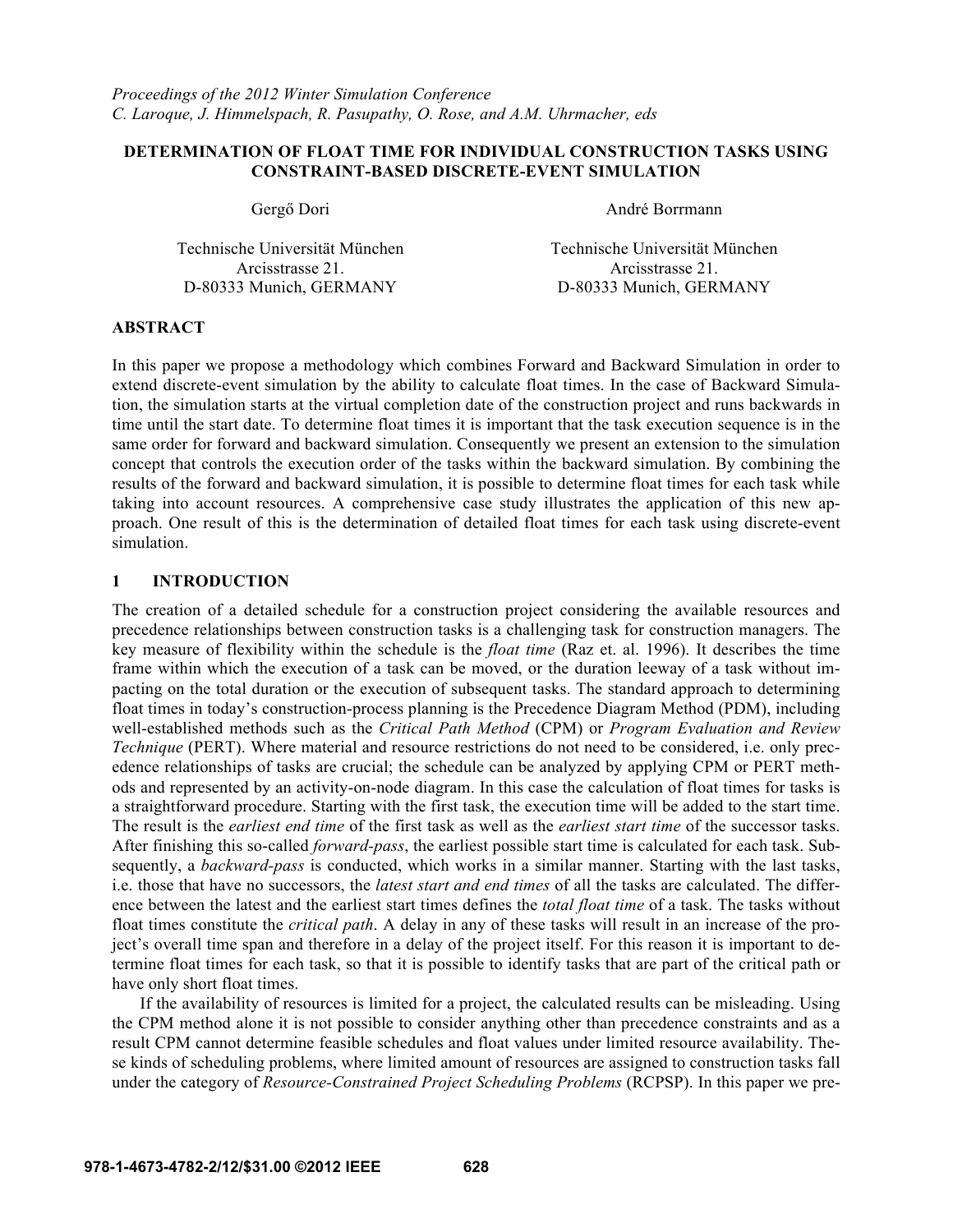sent a concept that makes it possible to calculate float times for all tasks in a resource-constrained project schedule.

 Previous research investigated the generation of valid schedules for construction scheduling problems by applying *constraint-based discrete-event simulation* (Beißert et al. 2007; König et al. 2007). This approach is able to generate construction schedules that consider not only precedence relationships but also resource and material constraints. Using this simulation technique, the earliest start time for each task can be determined. In this paper a concept is introduced that extends constraint-based discrete-event simulation by the ability to determine float time for construction tasks. In a manner similar to the forward- and backward-pass analysis of the CPM, this approach combines the forward and backward simulation concept with additional methods that apply restrictions to obtain an identical order of tasks for the backward simulation and the forward simulation.

 The following section gives a review of different approaches in the available literature. The latest research progress on the topic of float calculation using CPM and the methodology of constraint-based discrete-event simulation is also presented briefly. Section 3 describes in detail the concept of calculating float times using combined forward and backward simulation. A comprehensive case study is presented in section 4, while the final section 5 contains concluding remarks and an outlook on future research objectives.

### **2 RELATED WORK**

The most widely applied approach in today's construction-process planning is the CPM. As Kelley (1961) has shown, this approach is optimal for construction schedule planning because it minimizes the overall project duration. However, scheduling under resource constraints is a much more complex problem. Raz and Marshall (1996) point out that the results can be misleading when the CPM is applied to float determination while taking limited amount of resources into account. Using CPM alone, the situation can occur where the resource limits will be exceeded. To solve this overutilization problem, heuristic methods are applied to level the resources and decide to which of the competing tasks the resources should be allocated first so as not to exceed the resource limits (Willis 1985, Raz et. al. 1996, Hegazy 2011). As a result, some tasks may be scheduled later than their late dates (with CPM) because the required resources are not available. This conflicts with scheduled early dates and late dates respectively, and the float times are no longer applicable.

 To solve this problem, Raz and Marshall (1996) propose new float definitions that retain the original meaning of float. They introduce the *scheduled total* (and *scheduled free*) *float* which is the difference between the latest scheduled date and earliest scheduled date of a task. Scheduled dates fulfil both the precedence and resource constraints of the task and the resource limits of the project. To determine these scheduled dates a resource-constrained forward- and backward-pass is carried out using heuristic algorithms for resource leveling. Using their approach it is possible to obtain a more precise and accurate measure of schedule flexibility and risk. Goldratt (1997) introduces the definition of the *critical chain*, a series of tasks satisfying both precedence and resource constraints (equals critical path with satisfied resource constraints and limits). A delay in one of these chain tasks would extend the total duration of the project. *In this paper, we will also use this definition for critical tasks taking resource constraints into consideration*. Bowers (2000) redefines the definition of float time in three types. He calculates the float time as the difference between the earliest and the latest start time of the task of *all possible schedules* with identical durations. Lu and Lam (2008) state, that CPM is not able to handle multiple resource calendars for the total float determination. They propose a new method for eliminating this drawback based on forward-pass analysis alone. They generate a schedule under resource limit and resource calendar constraints and obtain the base project duration. They then select a task and extend its duration iteratively by one day. In every iteration step a resource leveling analysis is run and the project duration is updated. As long as the updated project duration is not greater than the base project duration the total float time of a task gains is extended by one extra day. This process continues until all the float times for all the tasks have been calculated.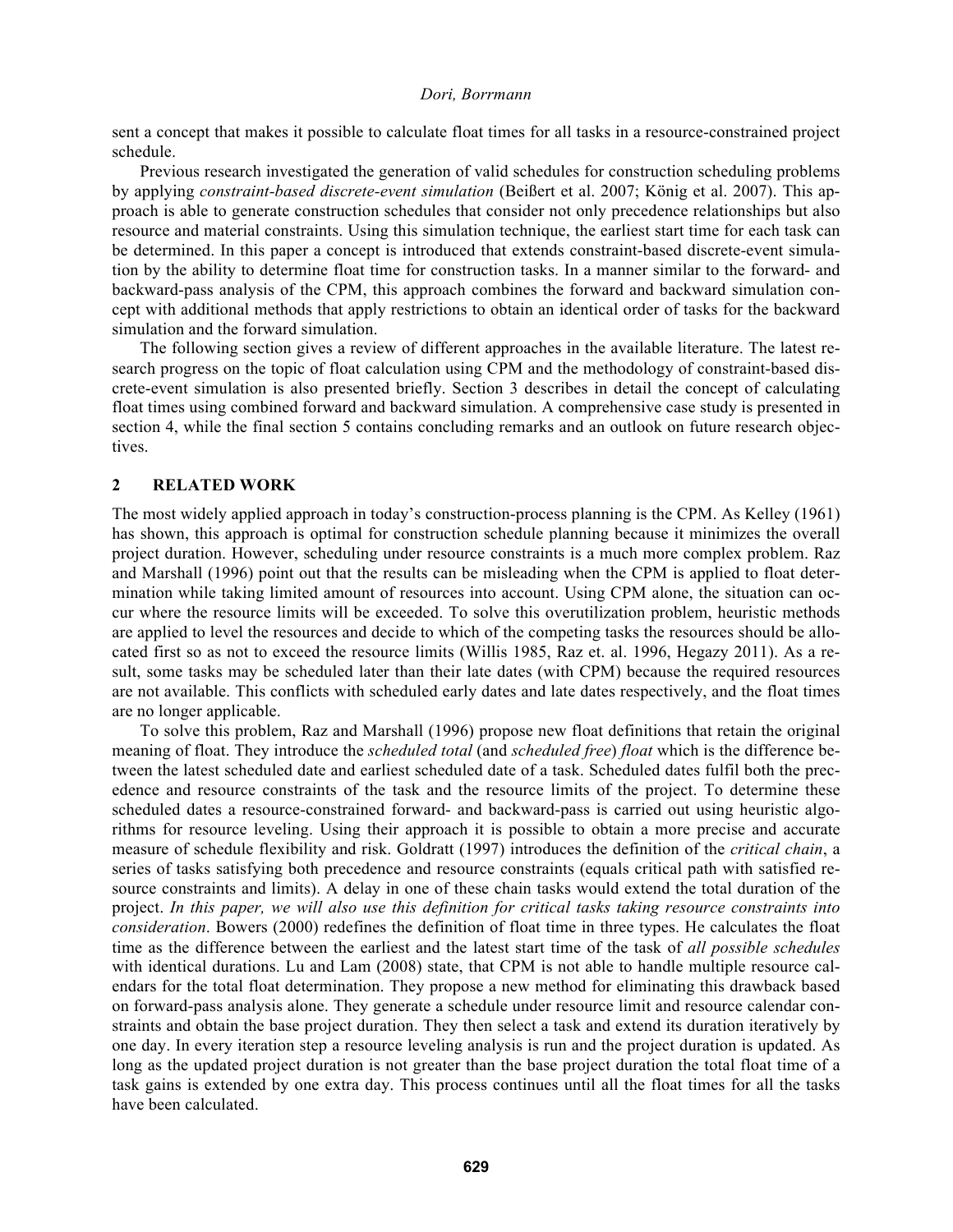Moreover, Hegazy and Menesi (2010) point out that the CPM algorithm has no mechanism for considering multiple resource constraints, such as deadline and limited resources. It is therefore often difficult to generate schedules that are feasible for all constraints, i.e. one solution in response to one constraint may conflict with another solution for another constraint. Hegazy and Menesi's proposed solution is a mechanism that is based on a finer level of granularity. This is achieved by breaking down the task duration into separate time segments. As described above, researchers have proposed improvements to CPM, for example to obey more and correct information about float times. In addition to the segmentation technique, the researchers have proposed alternative heuristic approaches e.g. genetic algorithms to generate a schedule that can satisfy both deadline and resource constraints (Hegazy and Menesi 2011).

 Lim et. al. (2011) discuss the limitations of the currently used approaches in interpreting flexibility of resource-constrained projects. They point out that an appropriate definition of float cannot be based on one single schedule because multiple schedules can exist with the same project duration. Therefore they redefine the notion of critical activity with a broader scope: "*An activity is a critical activity if the maximum of its float values is zero for a specified completion time of the project*."

One other promising and accepted approach to solving RCPSP is the use of discrete-event simulation models. Past research has focused on applying and improving such models and efforts have been undertaken by Halpin (1977), Chang (1986), Tommelein et al. (1994), and AbouRizk (2011). Based on several different modelling concepts, processes, sequences and resources are described and simulated using sophisticated simulation tools. An innovative approach was also presented by Beißert et al. (2007) and König et al. (2007). Here, the constraint satisfaction approach was adapted for integration within the discrete-event simulation. The scheduling problem is described in such a way that construction tasks are modelled as variables. In addition, every restriction of a task, such as precedence relationship, material or resource constraint, is modelled as a constraint of the variables. The discrete-event simulation is able to find a value combination that fulfils the constraints for all variables, and so to generate a feasible schedule for the RCPSP. In Lu (2003) the methodology of discrete-event simulation is simplified for use in construction scheduling. As a result of this simplification, the use of construction simulation systems became an easily controllable tool. In Lu et al. (2008) a heuristic solution is presented for resource-constrained CPM. The proposed simplified simulation-based scheduling system enables the automatic formulation of resource-constraint scheduling with the shortest total project duration using particle swarm optimization. To calculate float time for the tasks in the generated project they use the aforementioned method, where the total float time is represented as the maximum amount of time that the duration of the task can increase without extending the total duration of the project.

The lack of a flexible constraint satisfaction modelling approach and the clear separation between simulation and optimization are, however, two reasons why the constraint-based discrete-event simulation approach is favoured in this paper. In addition, in our approach we wanted to calculate float time in a single calculation step without using heuristic or iterative algorithms, and the discrete-event simulation is capable of determining the expected results this way.

#### **3 CONCEPT**

The goal of our research is to calculate the *total float time for individual tasks* and to determine the *critical chain* of tasks considering *resource constraints* and *limited resource availability* in a construction project schedule generated using *constraint-based discrete-event simulation*.

In order to calculate float times, similar to the backward-pass analysis used in CPM, a newly developed backward simulation method along with a coupling process extending the common forward discreteevent simulation is introduced. Using this common constraint-based discrete-event simulation method (forward simulation) the earliest schedule date of all tasks can be determined. Accordingly, inverting the direction of the simulation will result in the latest schedule date for all the tasks considering resource availabilities. So, the difference between the resulting schedule date of the backward and forward simulation for a task represents its total float time with considering resource availability. When the float time of a task is zero, it is a part of the critical chain. Here, it is important to note that if more than one executable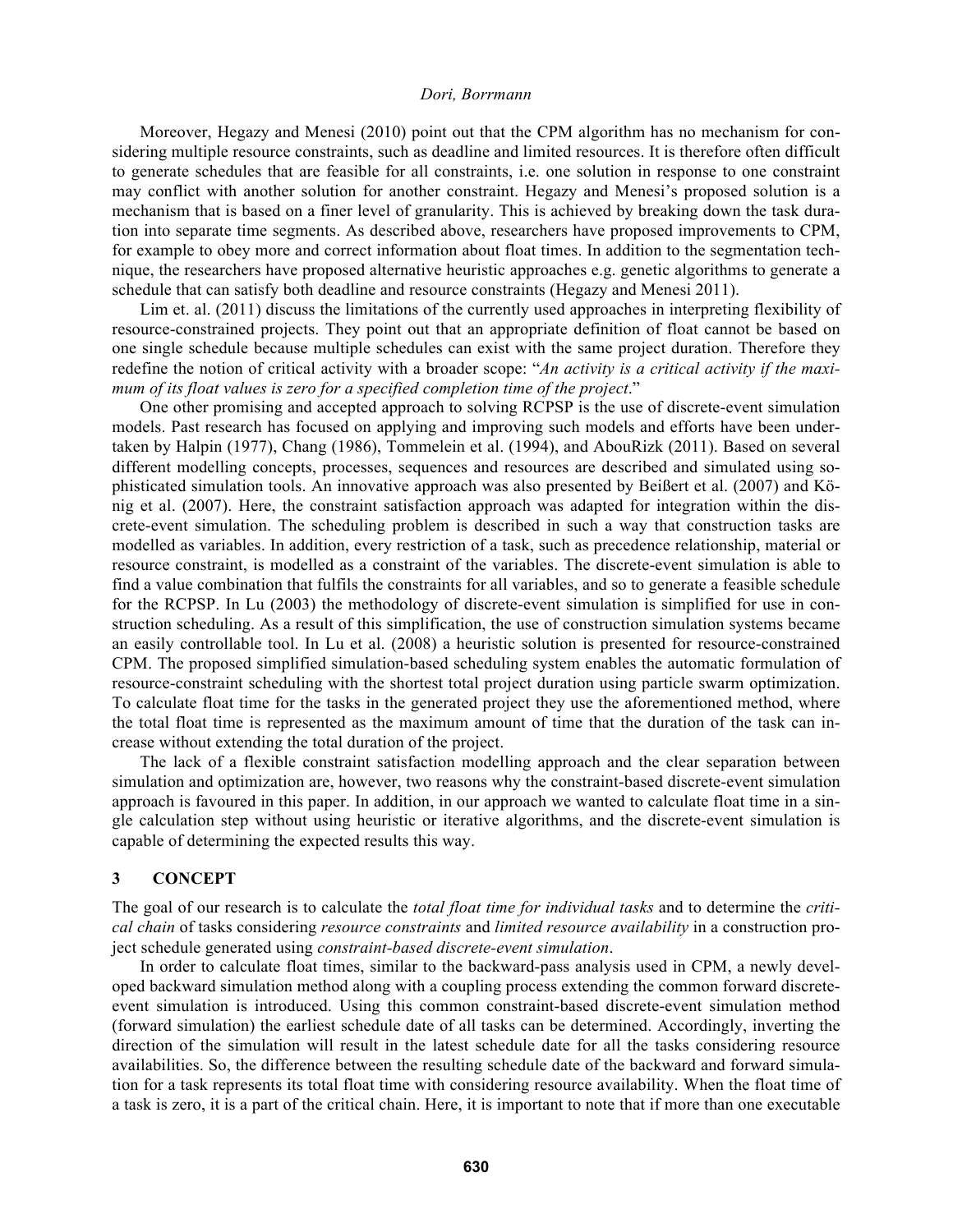task is available at a certain point in the simulation (all their constraints are fulfilled), the forward simulation selects the next schedulable task randomly. So, by applying the Monte-Carlo approach a multitude of feasible schedules can be generated (Wu et. al. 2010). However, to be able to determine the float time of a task, we need the order of the task execution sequence for the forward and backward simulations to be identical. To achieve this, the backward simulation instead employs a priority based selection to determine the next executable task rather than the random method. The priorities will be applied according to the finish date of a task in the schedule generated by the forward simulation. Using this approach the order of the executed tasks is identical for the forward and backward simulation but in reverse.

The principle of float time calculation is presented in Figure 1. Four tasks are to be simulated: A, B, C and D. B and C must follow A, and C must follow B and C. The execution time for each task is different. When simulating these tasks using forward simulation, B and C will start right after A has been finished, and D will start after B has been finished (C finished earlier). If we simulate these same tasks backwards, B and C will performed right after D has been completed and A will be performed after B has been completed (C finished earlier) due to the reversed direction of the simulation. The two results can be combined with one another because the complete execution time and the order of the tasks are the same. Task C has a float time between the finish of task A and the start of task D. The critical path of the schedule is therefore  $A \rightarrow B \rightarrow D$  because they have zero float time.



Figure 1: Concept of determining float time and critical path by combining forward (left) and backward simulation (centre).

 In order to take resource limitations into account not only for the scheduling process but also for float time calculation, the resource limitations will also be considered during float time calculation. Therefore, if the resource limits within a float time range of several tasks will be exceeded, the float time of a task with lower priority will be shortened. In the example shown in Figure 2, task D has a higher priority at flow time calculation than task C, so the float time of C will be shortened by the execution length of task D. We use the principle that if a task ends later in the schedule, it will have a higher priority in float time determination then other tasks that end earlier. In this way we assume that the relative execution order of the tasks will not change during the execution and if the first task is delayed, its successors must also be delayed because of the limited resources.



Figure 2: Determination of float time taking resource limitations into account (tasks: A, B, C, D, E; resources: R1, R2; precedence relationships:  $A \rightarrow B$ ,  $A \rightarrow C$ ,  $A \rightarrow D$ ,  $B \rightarrow E$ ,  $C \rightarrow E$ ,  $D\rightarrow E$ ; float time: dashed boxes; critical chain: arrows)

 To implement this concept and obtain reliable results from the connected simulations, conceptual changes and restrictions have to be made in the existing simulation model.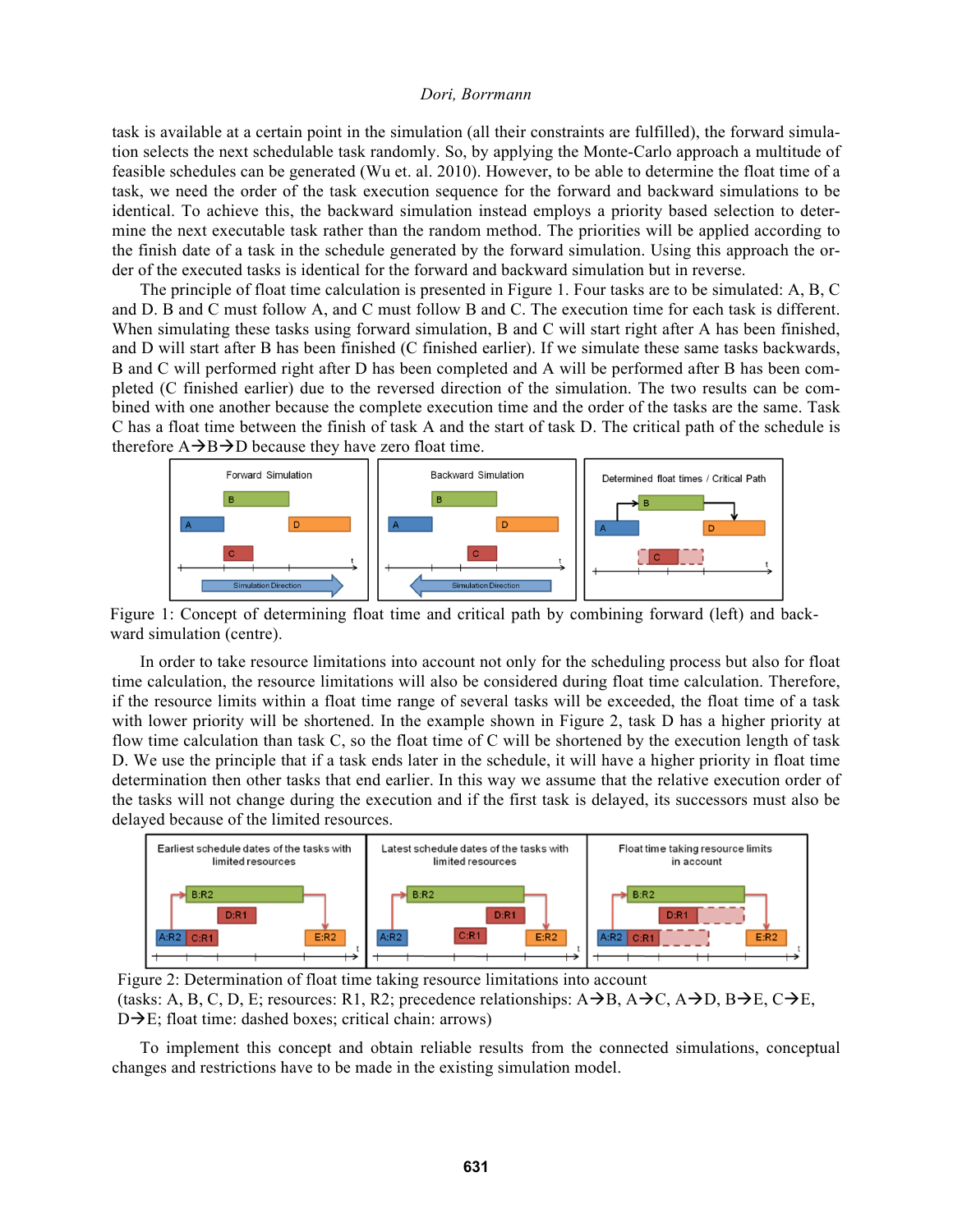### **3.1 Forward Simulation**

The most prevalent approach to generating construction schedules is *discrete-event simulation* (AbouRizk 2010). The *discrete-event simulation concept* was developed for mechanical engineering tasks but its advantages were quickly recognised and it was adapted for use in the civil engineering industry to simulate construction site projects. Since the introduction of the first simulation language CYCLONE (Halpin 1977), simulation models have been developed for typical construction systems providing engineers with a means to experiment with ways of achieving more productive, efficient and economical field operations (Lu 2003). Conventionally, in discrete-event simulation the execution order of the processes are predefined. This leads to a rigid and inflexible simulation behaviour, which contrasts with the more dynamic behaviour observed in real construction projects. The *constraint-based methodology* (Beißert et al. 2007) was developed with the aim of introducing more dynamism into the selection event of task execution. In this approach the construction scheduling problem is modelled as a *constraint satisfaction problem*. Here, the tasks are modelled as variables of the simulation and their requirements (precedence relationships, resource needs) as constraints. A list is created that contains all the executable tasks. The constraints of the tasks are checked and the tasks are then executed as soon as all their constraints are satisfied. The checking process stops when the list is empty and there are no more executable tasks available. The order of the tasks in this list has a big influence on the execution order of the tasks of the complete project. As a consequence, different steering methods have been introduced, e.g. random selection or ranking tasks (Beißert et. al. 2008), to implement different simulation strategies for construction projects (e.g. as fast as possible, as cost-effective as possible).

 In the simulation concept presented in this paper a list of tasks is imported (Dori et al. 2011) into DESMO-J, a discrete-event based simulation engine (Page and Kreutzer 2005) that has been extended with the constraint-based methodology, resulting in the generation of a construction schedule of these tasks. To determine the execution order of the tasks a First In First Out (FIFO) list is used. A task is only put into this list when all its precedence constraints are fulfilled so that for the items in the FIFO list, only the resource constraints need to be checked.

 The scheduling process begins by resource checking all tasks without predecessors; these are then transferred to the FIFO list (executable list) at the beginning of the simulation. As soon as one of these tasks is completed, its successors will be informed (because one of the precedence constraints has been fulfilled). If the successor has any other predecessors, it will wait; if not, it will be transferred to the FIFO list for scheduling as soon as its required resources are available. When multiple equivalent tasks can be started at the same point in the simulation, the selection event either carries out tasks in the order that they appear in the *executable list*, or according to a pre-defined *strategy*. Strategies are implemented by using *soft-constraints* (Beißert et al. 2008) which can define *priorities* for certain executable tasks. Using priorities, the constraint checking event will always start with the highest priority task, followed by the next highest priority task, and so on. If some or all the tasks have the same priority, the execution order will be determined by the order they appear in the executable list. By introducing this scheduling method, the earliest possible start date of a task can be calculated taking into consideration the availability of required resources.

## **3.2 Backward Simulation**

The concept of backward simulation is basically the same as that of forward simulation – the simulation actually runs forward in time but with *reversed execution conditions*. Using this approach, the resulting schedule is calculated based on a simulation that starts from a virtual completion date for the construction project and runs backwards in time until the starting point of the construction process is reached. The reversed conditions mean an inversion of the precedence constraints, e.g. for forward simulation concrete is filled after formwork assembly; for backward simulation formwork assembly follows filling with concrete (Figure 3). This entails reordering the priorities of the tasks and reversing the resource calendar. To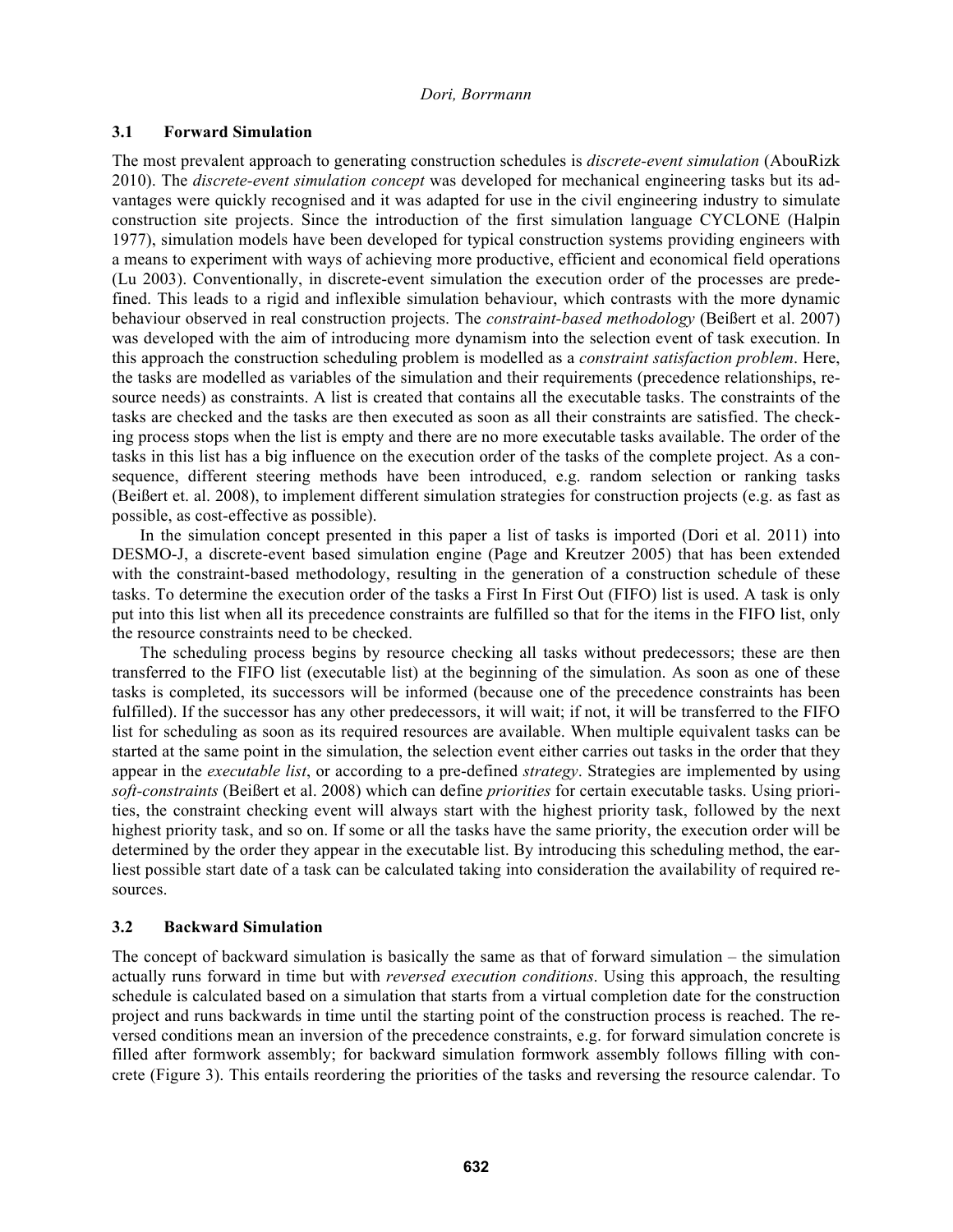realize this inversion a function is written which reverses the order of the precedence constraint at the beginning of the simulation, changing the successor into predecessor and predecessor into successor.



Figure 3: Precedence relationships for forward simulation (left) and for backward simulation (right).

 To test the applicability of the backward simulation approach a simple test case was utilized with unlimited resources. This configuration meant that the simulations are independent of resource constraints and the total duration of the project depends only on the precedence constraints between the tasks. The calculated results must be identical to the results determined using the CPM. Therefore the order of the executed tasks of the backward and forward simulation should be identical and the difference between the scheduled date of a task in the forward and the backward simulation is its float time. The simulations essentially reproduce the results of the CPM with unlimited resources.

 By solely restricting the amount of available resources and letting the backward simulation run with the same configurations as the forward simulation causes the following issue to occur. The order of the executed tasks is not identical to the result of the forward simulation so the float time and the critical chain of tasks cannot be determined. This problem occurs because the task execution process of the simulation is based on the order of the task list, and this is not the same in the case of forward and backward simulation. To illustrate the issue, an example is presented with the construction of two abutments, a pier and two superstructure beam elements. The limited resources allow the parallel execution of only two tasks from the same resource category. The different results can be observed in Figure 4.



Figure 4: Different results of forward (left) and backward simulation (right) (colors: resources, arrows: precedence constraints, hatched boxes: changed order/earlier start).

In the results of the forward simulation, the abutment 1 and the pier is started first with abutment 2 following later. In the backward simulation, abutment 2 is started first and only later the pier and abutment 1. Due to this change in order, the lifting of the two beam elements is also swapped. Because of the changed order of the tasks, where some tasks start in the backward simulation even earlier than in the forward simulation (e.g. abutment 2 assembly tier), the results cannot be compared with each other and the float times cannot be determined.

 In order to create an identical order of executed tasks for the backward simulation and the forward simulation, the two simulations have to communicate with each other, which means that the underlying simulation concept has to be modified.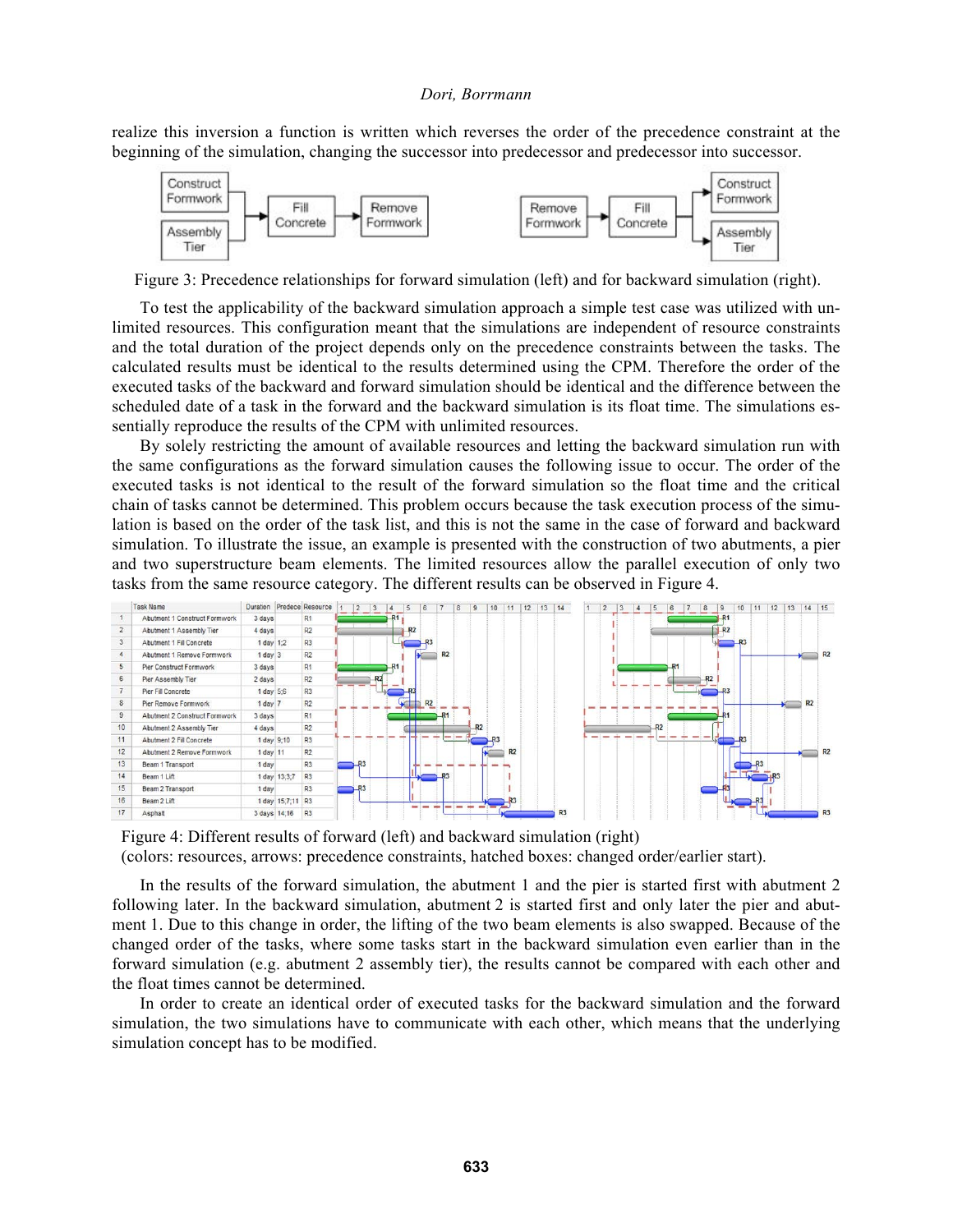### **3.3 Calculation of Float Times**

To calculate float times with discrete-event simulation the concept of the simulations needs to be modified. The goal is to obtain an *identical order of tasks for the backwards simulation and the forward simulation*. During the forward simulation, therefore, each of the executed tasks is assigned a priority according to the finish date of the task's execution (the later it is, the higher the priority). The backward simulation then uses these priorities to replace the FIFO list with a priority-ordered list of executable tasks for every time interval, and then tries to collect the necessary resources for the one with the highest priority. If that is not possible the next task with the second highest priority is chosen and so on.

 In special cases, when more tasks use the same resources and are independent from each other (no precedence constraints between them) but could be scheduled at about the same time, an issue can occur with the backward simulation. As presented in Figure 5, in the forward simulation A,B,D,F and E build a continuous chain, C is executed between A and E on a "second chain of tasks" parallel to B, D and G. C and D use the same resources and in the forward simulation C is executed before D. If the backward simulation is started, although C was executed before D in the forward simulation it can be started right after E, because D still has a successor (F) which has to be executed first. So the execution order of C and D has swapped in the backward simulation. This means, that during float time determination the resource limits will be exceeded (Figure 5).



Figure 5: results of the forward (1) and backward (2) simulations the problem (3): exceeding the resource limits at float time the solution (4): maintain the relative order of C and  $D \rightarrow$  shorter total float time for C

A further extension is therefore necessary to prevent this task order swap in the backward simulation, and to be able to calculate the total float of the tasks. An agent-based solution for a similar problem is presented by Horenburg et. al. (2012). Another favoured solution could be to apply *extra precedence constraints* between the tasks using the *same resources* based on the result of the forward simulation. This means that the order of the task execution chains for the different resource types will be kept the same for the backward simulation as it was for the forward simulation. If the amount of resources available permit more tasks to be executed in parallel, the problem becomes more challenging, and the following rules have to be considered at the generation of the new precedence constraints:

• Create precedence constraints for all the tasks in the schedule between the examined task and the successors of the *n*-th task following it in time and using the same resources; *n* is the number of tasks after the examined task where the sum of their and the examined task's resource needs first exceed (or equals) the resource limits. For example, task A (resource needs: 2) is followed by B, C and D with resource needs 2, 4, and 1 respectively; the available amount of resources is 7; starting with the first follower process B, the necessary resources are  $2 + 2 = 4$ .  $4 < 7$  so the next task will be examined (C).  $2+2+4=8$ , which is greater than 7, so  $n=2$  and A will be constrained to the successors of C. This step makes it possible to push forward the examined task in time until the resources it uses are needed again.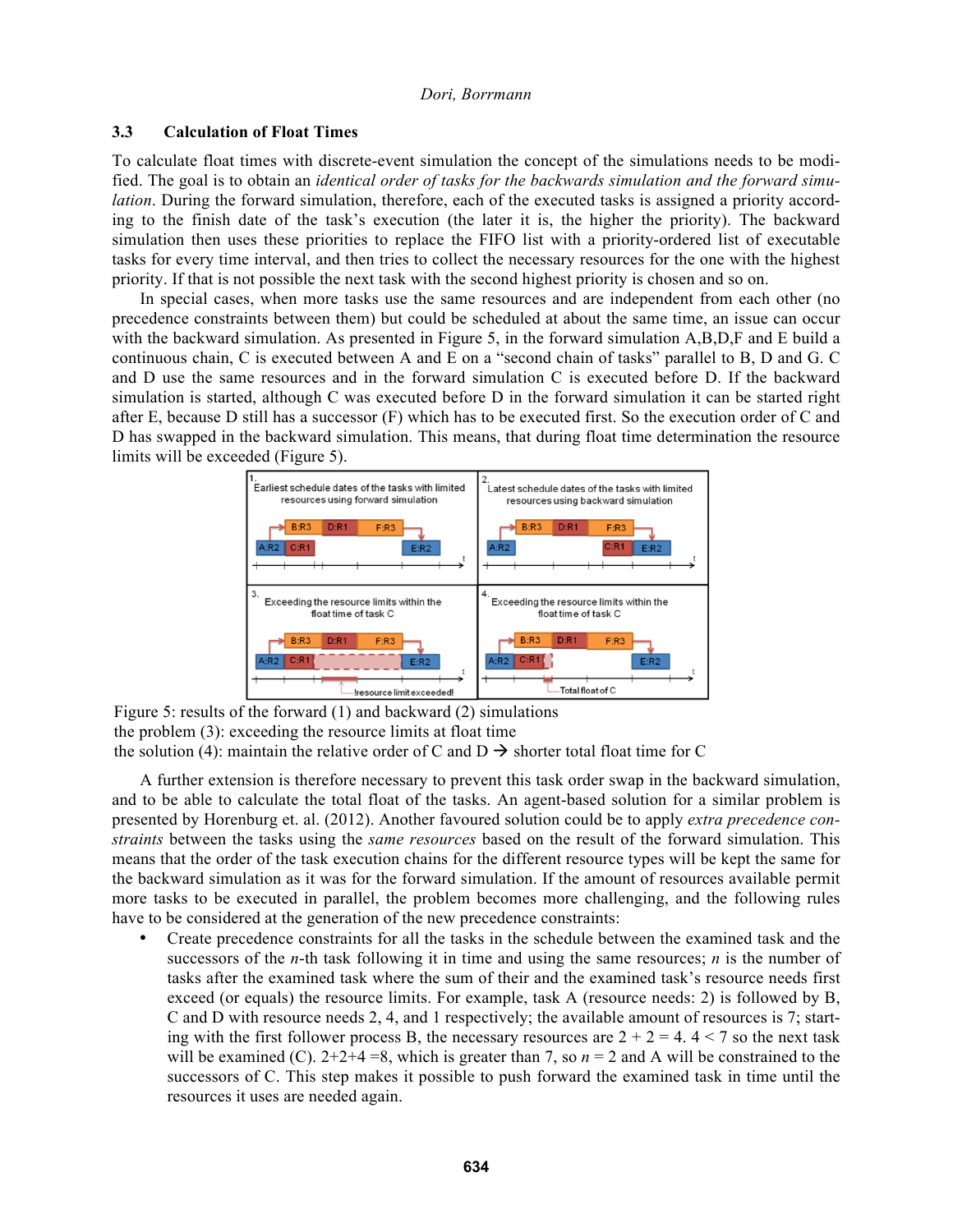- The constraints should be connected to the successors and not to the task in order to permit two tasks to be scheduled in parallel (but not later) if the necessary resources are available.
- Do not create precedence constraint for the last *m* task using the same resource type in the schedule, where *m* is the amount of parallel executable tasks (*m* depends on the available resources and the resource needs of the tasks). This step allows the free movement of the last tasks of the schedule in time, so that their float can be also calculated. Otherwise it can happen that they will be pushed back in time although the resources are available.
- The new precedence constraints will be applied after the forward simulation depending on the resulting schedule and used only for the backward simulation.

An example of the application of these extra precedence constraints is presented in the next section.

 Using the methods introduced here, the execution chain of the tasks will be identical to that of the forward simulation: the backward simulation follows the task order of the forward simulated schedule, so all the tasks start later or at the same time as they do in the forward simulation. As mentioned before, the forward simulation calculates the earliest possible execution date of the tasks, so reversing the execution conditions of the simulation (e.g. the technological dependencies) will result in scheduling the tasks as late as possible in time. In order to calculate float times for each individual activity the results of the forward and backward simulation are exported to a database and compared with one another. If a task in the backward simulation starts later than in the forward simulation, the task has a float time, i.e. the difference between the two results. If the results are the same, the task has no float time and is therefore part of the critical task chain.

## **4 CASE STUDY**

To present the application of this new approach, we will examine it using a bridge construction project. The bridge is made of two abutments, a pier and two pre-cast girder elements. The construction tasks for the abutments and the pier after constructing the foundation and for the pier ahead of the foundation, are constructing the formwork and assembling the rebars, filling the concrete and removing the formwork (for simplicity's sake we have omitted the drying time for the concrete). Before lifting the girders the corresponding abutment and the pier have to be filled with concrete, the racks for the bearings must also be filled with concrete and a support system has to be built up next to the pier. After the girders are lifted, the deck and the girder heads can be filled with concrete and the parapets can be also created. When they are ready, a sealing system can be built for the bridge, and in the end the support system for the pier can be removed.

There are three categories of resources used:

- Formwork-works and others: "casing"
- 
- Assembly-works: "armouring"<br>Concrete filling-work: "concreting" Concrete filling-work:

 The resources are calibrated in such a way that two tasks from the same resource type can always be executed at a time.

After exporting the results of the two simulations to a database and comparing the two results, the results of the backward simulation depending on those of the forward simulation. The results calculated only using the priority-based approach are presented in Figure 6.

 These results demonstrate that using only the priority-based backward simulation, some tasks which are independent of each other can still be swapped during the backward simulation, e.g. the concrete filling task of the bearings with the concrete filling task of the pier, resulting (in this case) in a shorter schedule, but also in exceeding the resource limits during flow times. This is why the tasks of the two abutments have a large float time, and the construction of the pier becomes critical. Although all the tasks start later in time than in the forward simulation the created schedule interprets a version of the latest possible schedule dates for the tasks with predefined priority values and resource configuration rather than the real total float times because the resource limit is exceeded during the flow times. This plan could be useful if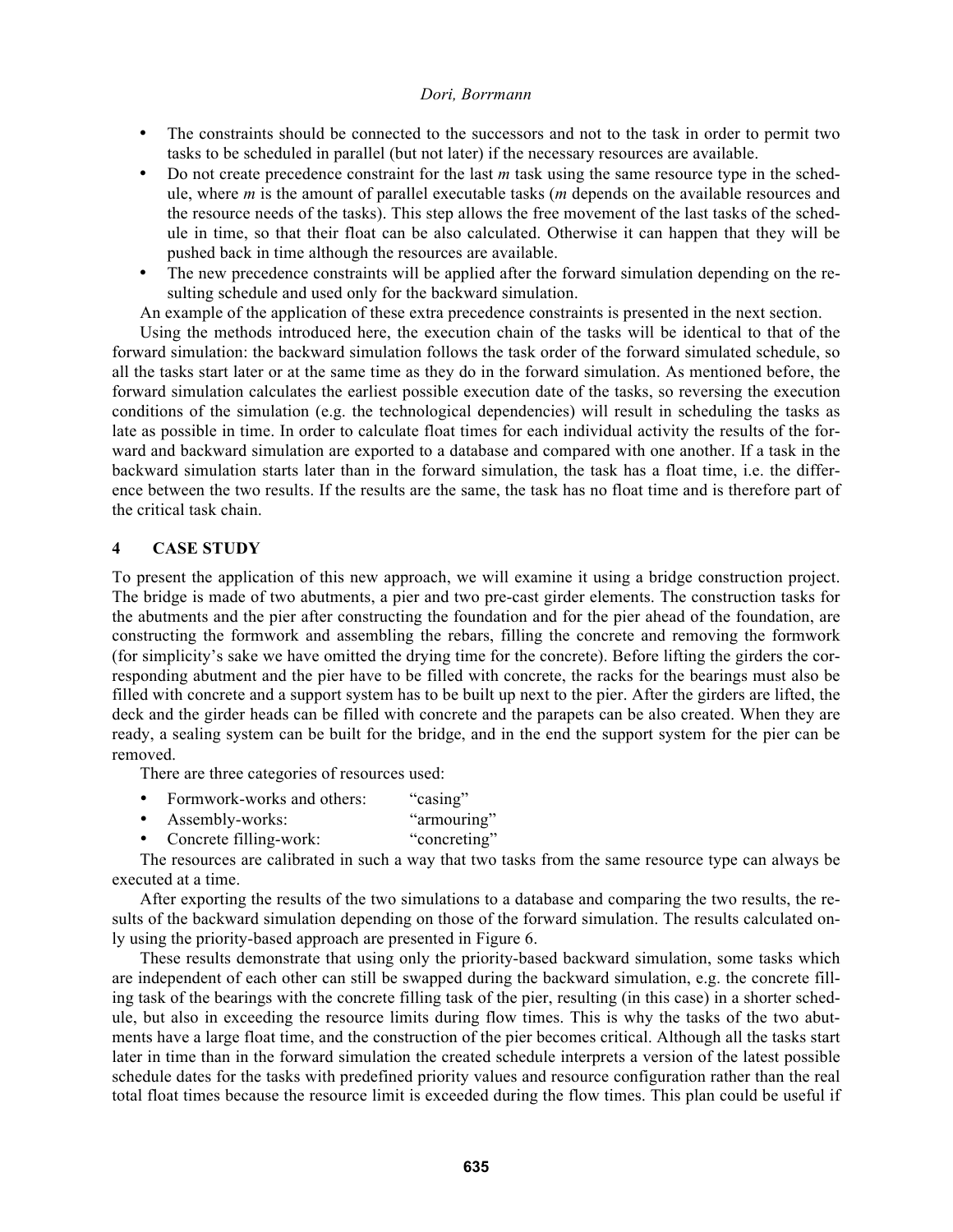the construction of the abutments has to be delayed for more days and changes have to be made to the schedule. In order to prevent independent tasks swapping order during the backward simulation we apply the new precedence constraints to the schedule produced by the forward simulation. The new results of the forward and backward simulation are presented in Figure 7. The order of the tasks of the backward simulation are exactly the same as of the forward simulation. So the difference of the scheduled dates of the backward simulation (latest date) and the forward simulation (earliest date) is the total float of every individual task that does not exceed the resource limits. Although delaying a task in the schedule will mean that the successors of the task will also be delayed, as long as the delay is within the interval of the presented results the total duration of the project will not be extended, and the resource limits will also not be exceeded. Consequently, the consideration of resources in the calculation of float time for construction schedules is important as it can impact on (i.e. reduce) the actual float time of individual tasks. This could not have been identified without taking resources into account (e.g. Parapet 1: fill concrete could have 3 more float days, but in that case it would collide with the girder head filling concrete task).



Figure 6: Results of the forward and backward simulation using only task priority based coupling (colors: resources; gray hatched areas: product of the backward simulation, arrows: precedence relationships)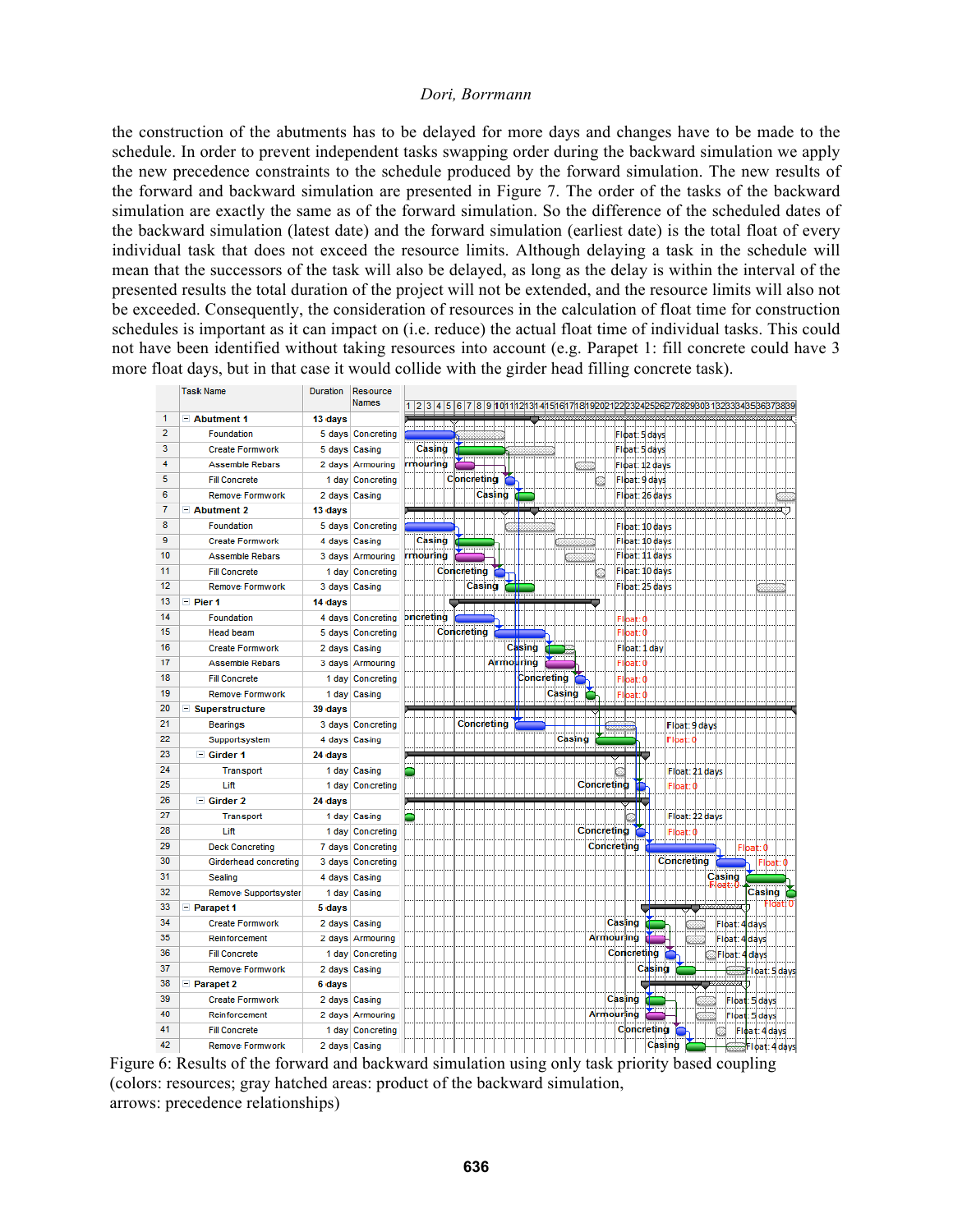

Figure 7: Results of the forward and backward simulation using task priority based coupling and extra precedence relationships between tasks using the same resources: total float time

When comparing the two results, we can see that as a result of applying the new constraints, the float time of some tasks with no successor is radically reduced (e.g. abutment 1: remove formwork:  $26 \rightarrow$ 6 days, or the transport of the pre-cast girder 2:  $22 \rightarrow 8$  days). This is a product of the new constraints which for each single task restrict and define between which other tasks it must be executed. In the second case, the concrete filling task of the bearings and the pier were executed parallel with the backward simulation (these were the cause of the earlier changed execution order), so the complete order of all the tasks is the same as with the forward simulation. This is also why the construction tasks of the two abutments have shorter float times than in the first case. The critical chain of the tasks is built up as follows (indicated with red text in the figure): Abutment 1: foundation  $\rightarrow$  Pier1: foundation  $\rightarrow$  Pier1: head beam  $\rightarrow$  Pier 1: assemble rebars  $\rightarrow$  Pier1: fill concrete  $\rightarrow$  Pier1: remove formwork  $\rightarrow$  Superstructure: support system  $\rightarrow$  Girder1: lift & Girder 2: lift  $\rightarrow$  Deck "concreting"  $\rightarrow$  Girder head "concreting"  $\rightarrow$  Sealing  $\rightarrow$  Remove support system. The total duration of the project with the given resource configuration is 39 days. The calculated total float time for the individual tasks are indicated in Figure 7. Changing the configuration of the available resources will always result in a new schedule for both the forward and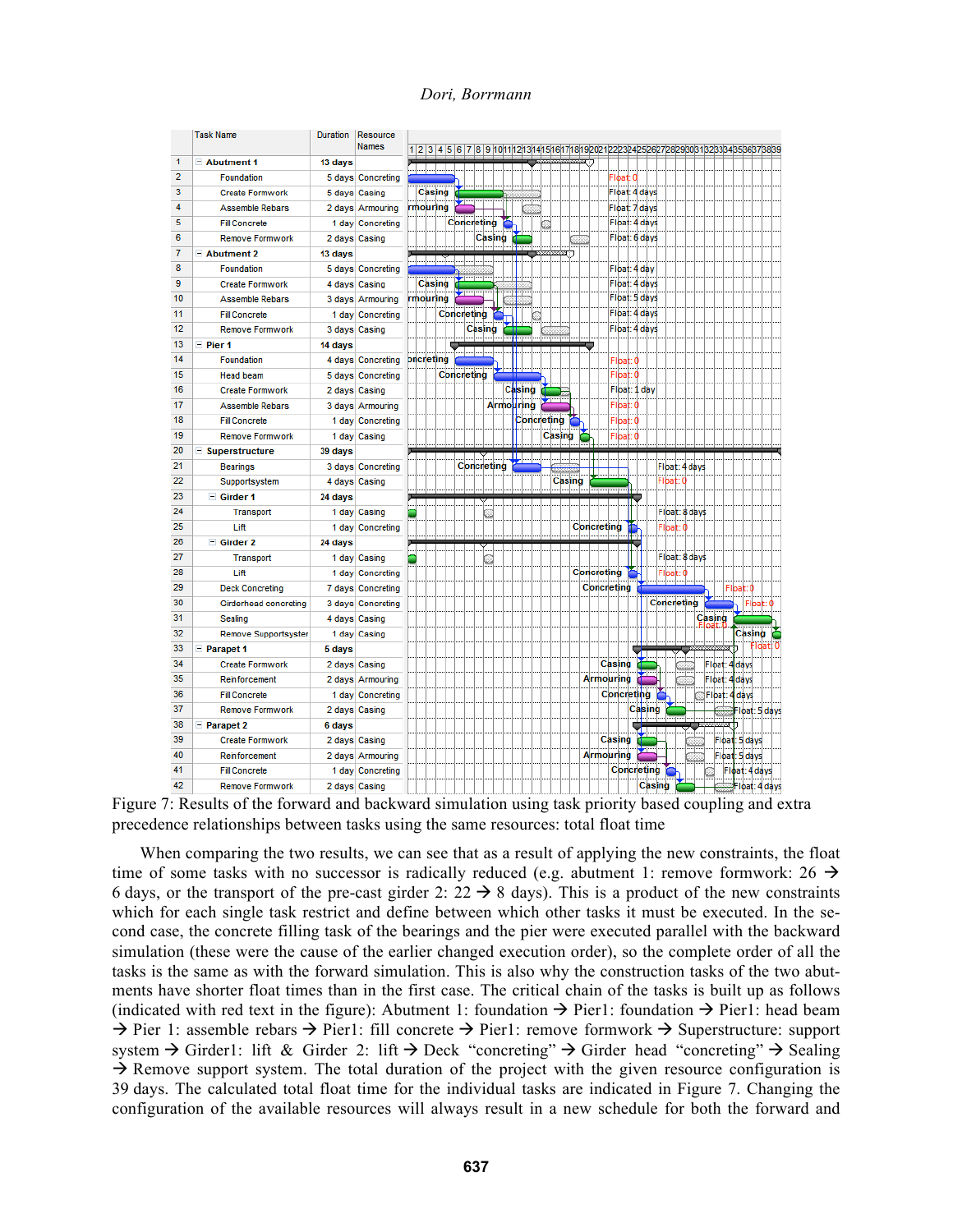backward simulations, so all the tasks will have new float times and a new critical chain of tasks will also need to be determined.

### **5 CONCLUSION**

Calculating float time for construction projects taking into account the available resources is a challenging task. Conventional network planning techniques (e.g. critical path method) are able to analyse and calculate float time but are not adequate for considering resources. By contrast, discrete-event simulation is capable of considering resources, but unable to calculate float time. In our research work we use a discreteevent simulation engine extended with a constraint-based discrete-event simulation methodology to generate feasible construction schedules. In this paper, we introduced a new methodology that extends the constraint-based discrete-event simulation with the ability to calculate the total float time for each individual task of the construction project. For this we used the methodology of backward simulation in combination with forward simulation. The most challenging task in the backward simulation is to follow an identical schedule sequence to that of the forward simulation. In order to achieve schedule compatibility, every task has to start at the same time or later in time than in the forward simulation. To this end, we modified the task selection algorithm so that the backward simulation uses a priority-based approach to determine the next executable task. To solve the problem where several independent tasks that use the same resources swap position in the backward simulation, new constraints are defined between these tasks based on the result of the forward simulation. This means that the latest execution date of a task will be restricted by the end date of the next task that uses the same resources, and as a result these tasks can no longer swap position.

 By comparing the results with the schedule of the forward simulation, the time difference between the earliest and latest start time of a task represents its total float time. The tasks without float time comprise the critical chain of tasks for the respective configuration of resources. Finally, we used a case study to illustrate the application of this new approach and showed that the determination of detailed total float time for each individual task using discrete-event simulation taking into consideration available resources is realizable. In future work we will implement an algorithm that searches for time intervals within the schedule where the tasks with shortened float time could be also executed (within the time limit of their successors) without exceeding the resource limits, but this cannot be identified as float time.

# **REFERENCES**

- AbouRizk, S., 2010. Role of Simulation in Construction Engineering and Management. Journal of Construction Engineering and Management, 136(10), 1140-1153.
- AbouRizk, S., Halpin, D., Mohamed, Y. and Hermann, U., 2011, Research in Modeling and Simulation for Improving Construction Engineering Operations, Journal of Construction Engineering and Management. 137(10), 843
- Beissert, U., Koenig, M. and Bargstaedt, H.-J., 2007. Constraint-Based Simulation of Outfitting Processes in Building Engineering. In: 24th W78 Conference, 2007, Maribor, Slovenia.
- Beissert, U., Koenig, M. and Bargstaedt, H.-J., 2008. Execution Strategy Investigation Using Soft Constraint-Based Simulation. In: IABSE Conference on Information and Communication Technology, 2008, Helsinki, Finland.
- Bowers, J. A., 2000, Interpreting Float in Resource Constrained Projects. International Journal of Project Management 18,385-92.
- Chang, D. Y.-M., 1986. RESQUE: A Resource Based Simulation System for Construction Process Planning. PhD dissertation, University of Michigan, Ann Arbor, Michigan, USA.
- Dori, G. and Borrmann, A., 2011. Automatic Generation of Complex Bridge Construction Animation Sections by Coupling Constraint-Based Discrete-Event Simulation with Game Engines. In: ConVR2011, 2011, Weimar, Germany.